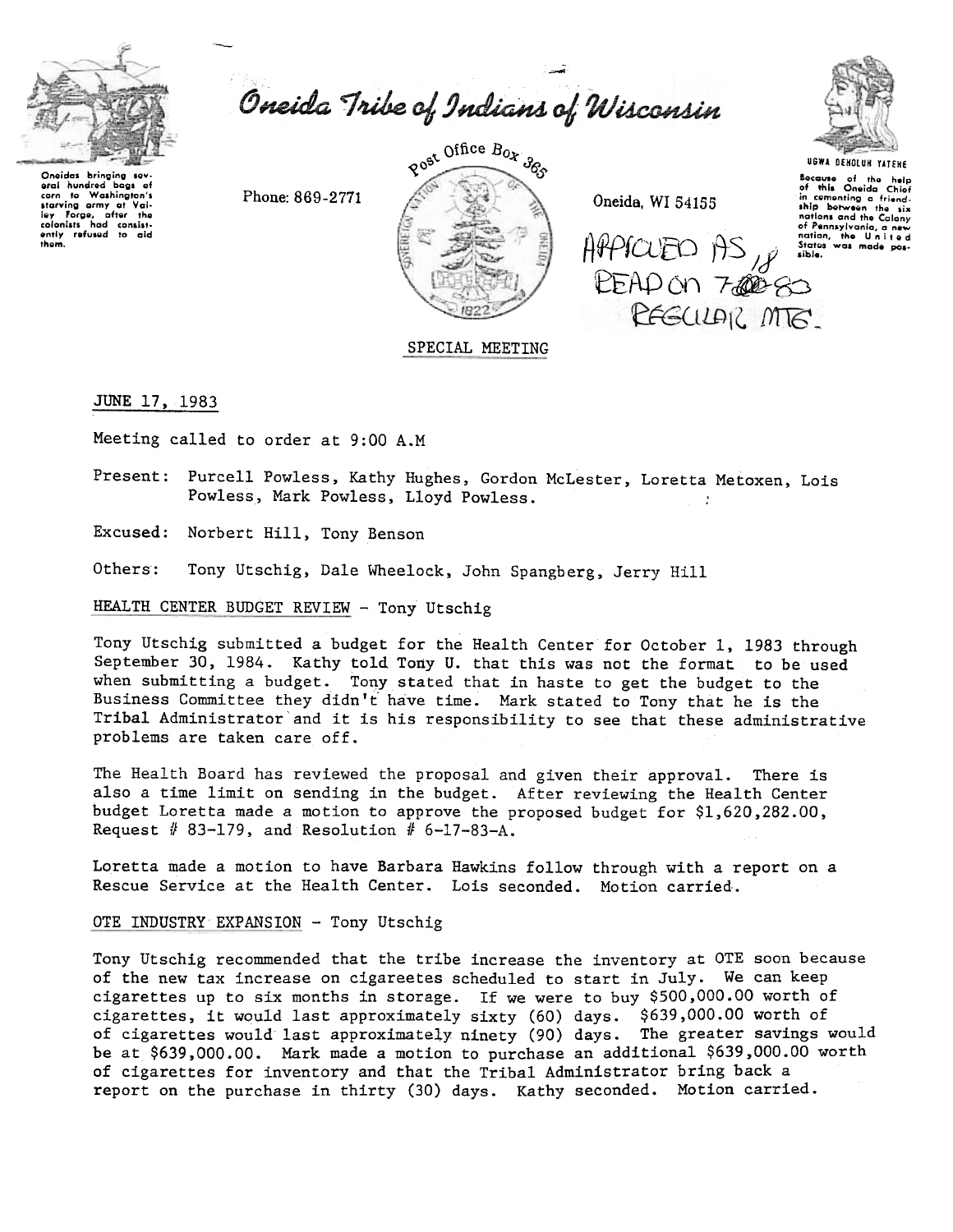Oneida Tribe of Indians of Wisconsin Special Meeting - June 17, 1983 Page 2

#### J.NDIAN CHILD WELFARE GRANT -Tony Utschig

A proposal for a small grant of \$8)863.00 was presented to the Business Committee. This proposal was not in proper form, the reason being that the tribe was just recently notified of the monies being available.

Mark made a motion to approve this proposal and to send it off by this afternoon which is the due date, and send a copy back through the system with a memo attached explaining the reason why it was sent through on short notice. Lloyd seconded. Motion carried.

EMPLOYMENT RECOMMENDATION - Dale Wheelock

Oneida Tribal Planner - Tribal Building

- 1. Lawrence E. Barton
	- 2. Michael J. O'Lough1
- 3. Marlin Mousseau

Lois made a motion to approve Lawrence E. Barton as first choice for planner Loretta seconded. Motion carried.

Assistant Administrator - Health Center

1. Roberta J. Kinzhuma 2. Audrey Doxtator

Lloyd made a motion to approve Roberta J. Kinzhuma as first choice for Assistant Administrator. Kathy seconded. Lois abstained. Motion carried.

Housing Inspector - Health Center

- 1. Cecil Skenandore
- 2. Joseph Danforth
- 3. Robert Laitinen

Lois made a motion to approve Cecil Skenandore as first choice for Housing Inspector Kathy seconded. Lloyd abstained. Motion carried.

Physician Assistant - Health Center

- \* 1. Stephen Haugen
	- 2. Karen S. Lavalley
	- 3. Robert Morris

Kathy made a motion to approve Stephen Haugen provided that the salary range stay within the budget. Lloyd seconded. Lois opposed. Motion carried.

Mark Powless made a request to have the Personnel Office provide the qualifications of the applicants being considered by the Business Committee. There vas also a discussion on the salaries on the job description and whether it should just state negotiable. Mark made a motion that all professional jobs be posted at negotiable on the salaries. Loretta seconded. Motion carried.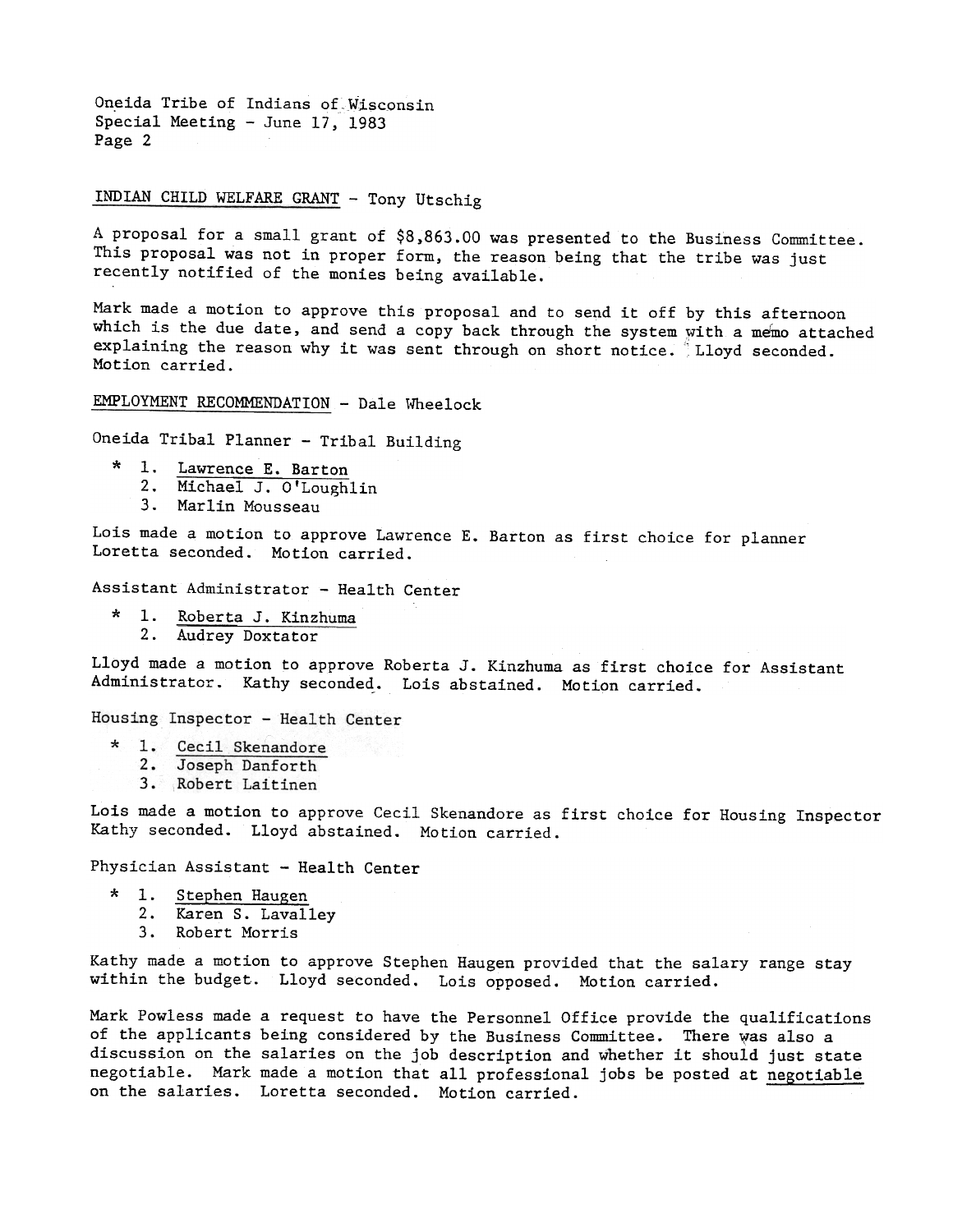Oneida Tribe of Indians of Wisconsin Special Meeting - June 17, 1983 Page 3

## SELECTION OF PERSONNEL SELECTION COMMITTEE - Dale Wheelock

Mark made a motion to reconsider action of the Business Committee in regard to the appointment of the Personnel Selection Committee and that non-tribal members be removed from their appointment to the Personnel Selection Committee. Lloyd seconded Loretta made a motion to table for clarification from General Tribal Council. There was no second motion. Question was called on the first motion. Loretta opposed. Motion carried.

- 1. Cornelius, Bernard 1. Cornelius, Amelia
- 
- 
- 
- 
- 
- 
- 8. Smith, Myron Sr. 8. Smith, Carol
- 2. Cornelius, Sharon (House) 2. Hill-Hawkins, Barbara 3. Damrow, Nori 3. McLester, Lee , I. american state of the state of the state of the state of the state of the state of the state of the state of the state of the state of the state of the state of the state of the state 4. John, Ronald 4. Powless, Debra

 $\lambda$ 

- 5. King, Alan R. 5. Powless, Linda
	-
- 6. Ninham, Joy 6. Reiter, Harriet<br>7. Powless, Dale 7. Skenandore, Rona 7. Skenandore, Ronald
	-

## CONFIDENTIALITY RECOMMENDATION REGARDING POLICY OF PERSONNEL SELECTION COMMITTEE

The Personnel Office recommends a "Confidentiality" clause be added to the Oneida Tribal Management System reference page 15 Number 3, Personnel Selection Committee item (b.):

-Confidentiality of applicants, employees, and Personnel Selection Committee members will be adhered to by all committee members due to the sensitivity of the Personnel Selection Committee role. Personnel Selection Committee members in violation of this policy will be subject to immediate removal by Business Committee action.

#### In Addition:

The Personnel Office requests that the Business Committee consider the possibility of an addition to the Personnel Selection Committee roles, reference, page 15, Number 3, item (a.).

Review employee reclassification request of grades below and including Grade 24. To be routed through the Finance & Appropriation Committee before final Business Committee action.

Kathy made a motion to approve the "confidentiality" clause be added to the Oneida Tribal Management System. Lois seconded. Motion carried.

#### POLICIES & PROCEDURES FOR SELECTION OF PERSONNEL SELECTION COMMITTEE

1. No Personnel Selection Committee member is to serve in committee session with a present/former employee.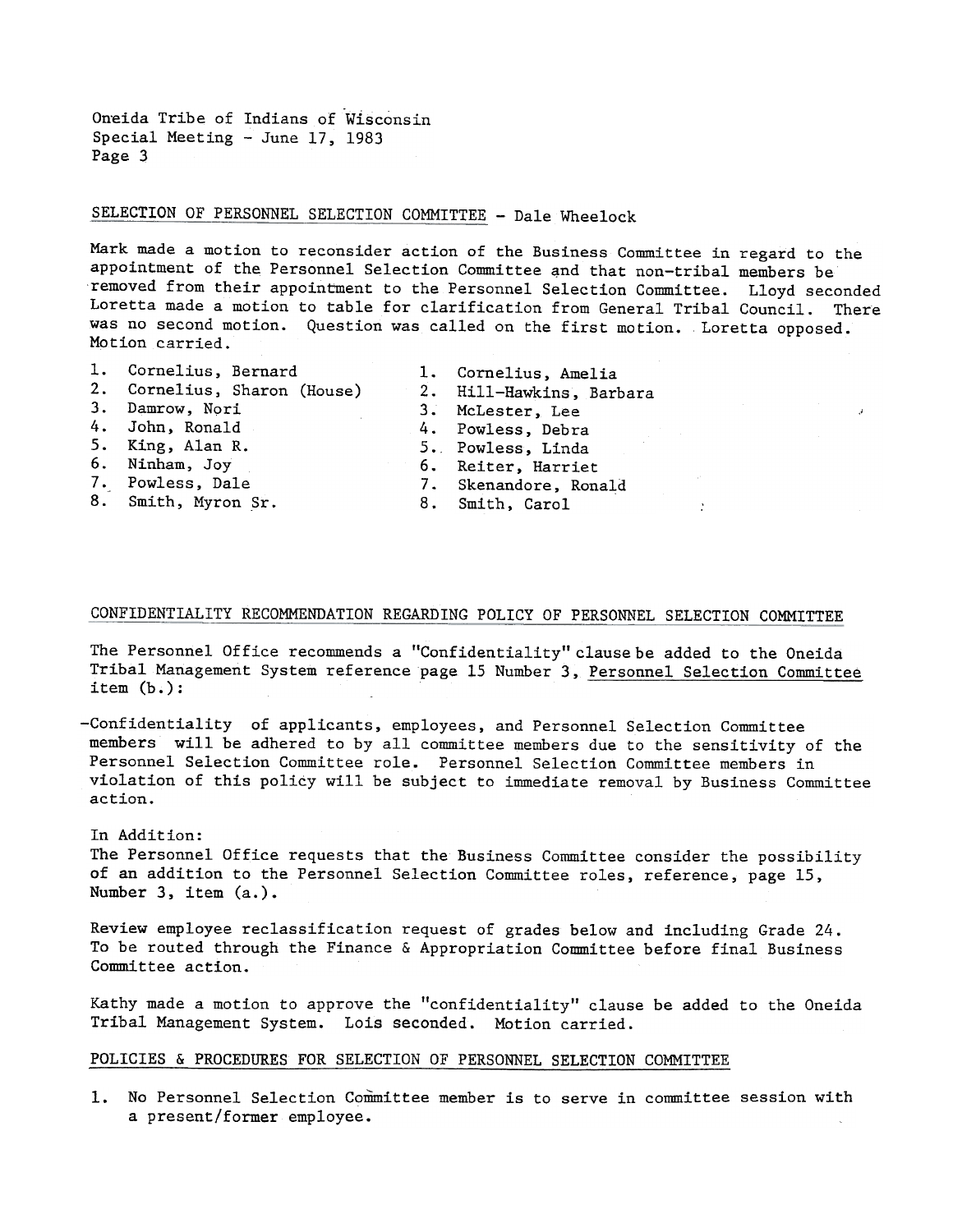Oneida Tribe of Indians of Wisconsin Special Meeting - June  $17, -1983$ . Page 4

- Tribal members not employed by the Oneida Tribe will be first requested to serve on the Personnel Selection Committee.
- Tribal members working for the Oneida Tribe will be requested second to serve on the Personnel Selection Committee contingent upon departmental availability.
- 4. Tribal members working for the Oneida Tribe upon completing thirty (30) Personnel sessions will be placed on in-active Personnel Selection Committee status.

Kathy made a motion to approve the recommendation with the deletion of item  $#5$  and that non-tribal employees be paid \$25.00 for half day sessions. Lois seconded. Mark opposed. Motion carried.

Bid on a hotwater heater for Cecil Skenandore from Norgas at \$303.85. This was the lowest bid. Kathy made a motion to approve. Lois seconded. Lloyd abstained. Motion carried.

Gordon was excused during the following discussion: Bids for slab & skirting for the trailer of Lee McLester IV at the cost of \$3,862.00. Mark made a motion to approve the bid at \$3,362.00 and have John Spangberg work out the arrangement on the balance. Lloyd seconded. Motion carried.

10:30 Loretta requested to be excused and Gordon McLester returned.

#### BUDGET FOR 1984 HIP

HIP - John Spangberg<br>Bid on a hotwater heat<br>Dowest bid. Kathy mad<br>Motion carried.<br>Gordon was excused dure<br>the trailer of Lee McL<br>approve the bid at \$3,<br>the balance. Lloyd se<br>BUDGET FOR 1984 HIP<br>John is requesting the<br>as a John is requesting the tribe to put someone to work either part-time or full-time as a coordinator to work on HIP. John feels that Tribe would get more HIP funds if we would have someone working with the project. The tribes that have a coordinator are getting more funds than Oneida. Mark stated that he is not against a coordinator if the funding does not come out of HIP monies, he feels that we do not receive enought money as it is. Kathy made a motion to table the HIP budget until June 24,1983. Lois seconded. Motion carried.

### JUNE ENROLLMENTS

The Enrollment Clerk was not present. Lloyd made a motion to table until Monday night at 7:00 P.M. Kathy seconded. Motion carri

# FINANCE & APPROPRIATION COMMITTEE RECOMMENDATIONS OF JUNE 15, 1983

- \$9,755.00. General Fund Special Projects. Gordon seconded. Motion carried.
- 1. Mark made a motion to approve that recommendation for a Word Processor for \$9,755.00. General Fund Special Projects. Gordon seconded. Motion cannot approve the recommendation to purchase the followine equipment for Bi 2. Mark made a motion to approve the recommendation to purchase the follow<br>equipment for Bingo: Kathy seconded. Lois abstained. Motion carried<br>2 Desks & 2 Chairs \$1,265.80<br>3 Cash Registers \$1,935.00 equipment for Bingo: Kathy seconded. Lois abstained. Motion carried.

| 2 Desks & 2 Chairs | \$1,265.80 |
|--------------------|------------|
| 3 Cash Registers   | \$1,935.00 |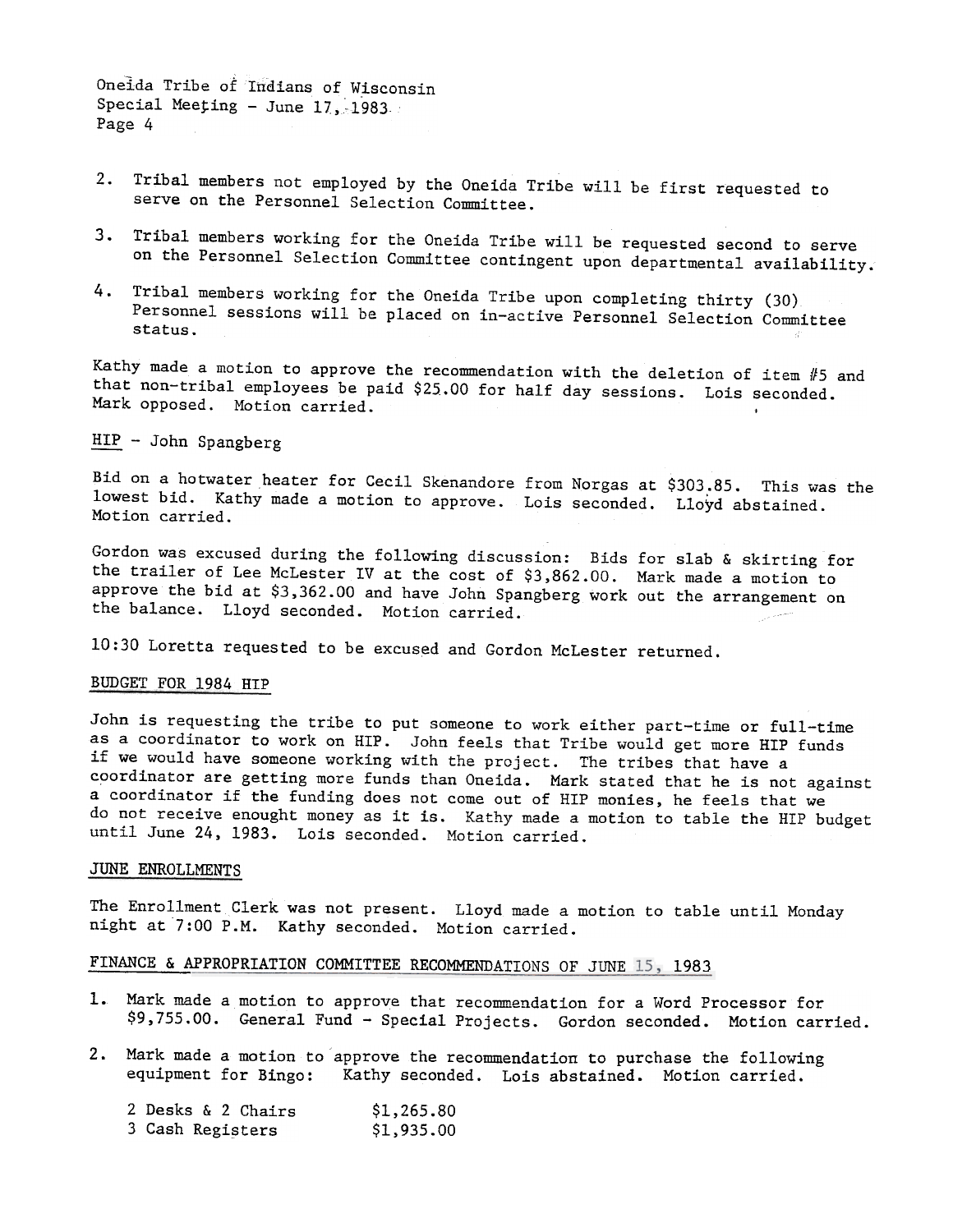Oneida Tribe of Indians of Wisconsin Special Meeting - June  $17, -1983$ Page 5

#### TRAVEL REQUEST - Mark Powless

Mark requested approval to attend a bingo task force meeting in Oklahoma on July 17, 1983. Lloyd made a motion to approve. Gordon seconded. Motion carried.

Mark made a motion to approve Francis Skenandore also to attend the Bingo meeting. Kathy seconded. Motion carried.

#### QUESTION CONCERNING BINGO BASH AT POW-WOW

Kathy made a motion to deny the request to sponsor a Bingo Bash due to the short amount of time involved. Lois seconded. Motion carried.

INVESTMENT POLICY REPORT -Jerry Hill

Reschedule for Wendesday's agenda and also review the Investment Committee Policy recommendation.

LAW OFFICE DEPARTMENT REVIEW - Jerry Hill

Lois made a motion to table. Kathy seconded. Motion carried

LAW OFFICE UPDATE - Francis Skenandore

Nellie Acheson: Mortgages

Nellie Acheson, holder of mortgages with Gloria & Earl Cornelius, and Riachard & Karen Cornelius wishes to foreclose against these individuals. After research, Fran recommends these three options:

- 1. Allow Nellie Achson to foreclose on the mortgages in some manner.
- The Tribe purchase the mortgages from Nellie Acheson and foreclose against the individuals.
- Inform Nellie Acheson that she does not have valid mortgages and let her seek a remedy against the individuals.

Mark made a motion to approve item  $#3$ . Gordon seconded. Motion carried.

#### NICHOLS & BARONE

The suit by the tribe for \$250.000.00 alleging defective structure design on buildings constructed by Nichols & Barone. The Tribe agreed to settle for \$90.000.00 Nichols & Barone has refused at this point, but as the court date draws nearer, they would like to know who they can contact in regards to a settlement.

Mark made a motion to have any contacts concerning a settlement be handled by our tribal Law Office. Kathy seconded. Motion carried.

#### JUDGEMENT GARNISHMENT CONFERENCE FOR DIANE FUNMAKER & MARSHA BAKER

Kathy made a motion to set the judgement conference for Diane Funmaker at 10:00 AM June 30.1983 at the Civic Center and for Marsha Baker at 10:30 AM June 30.1983